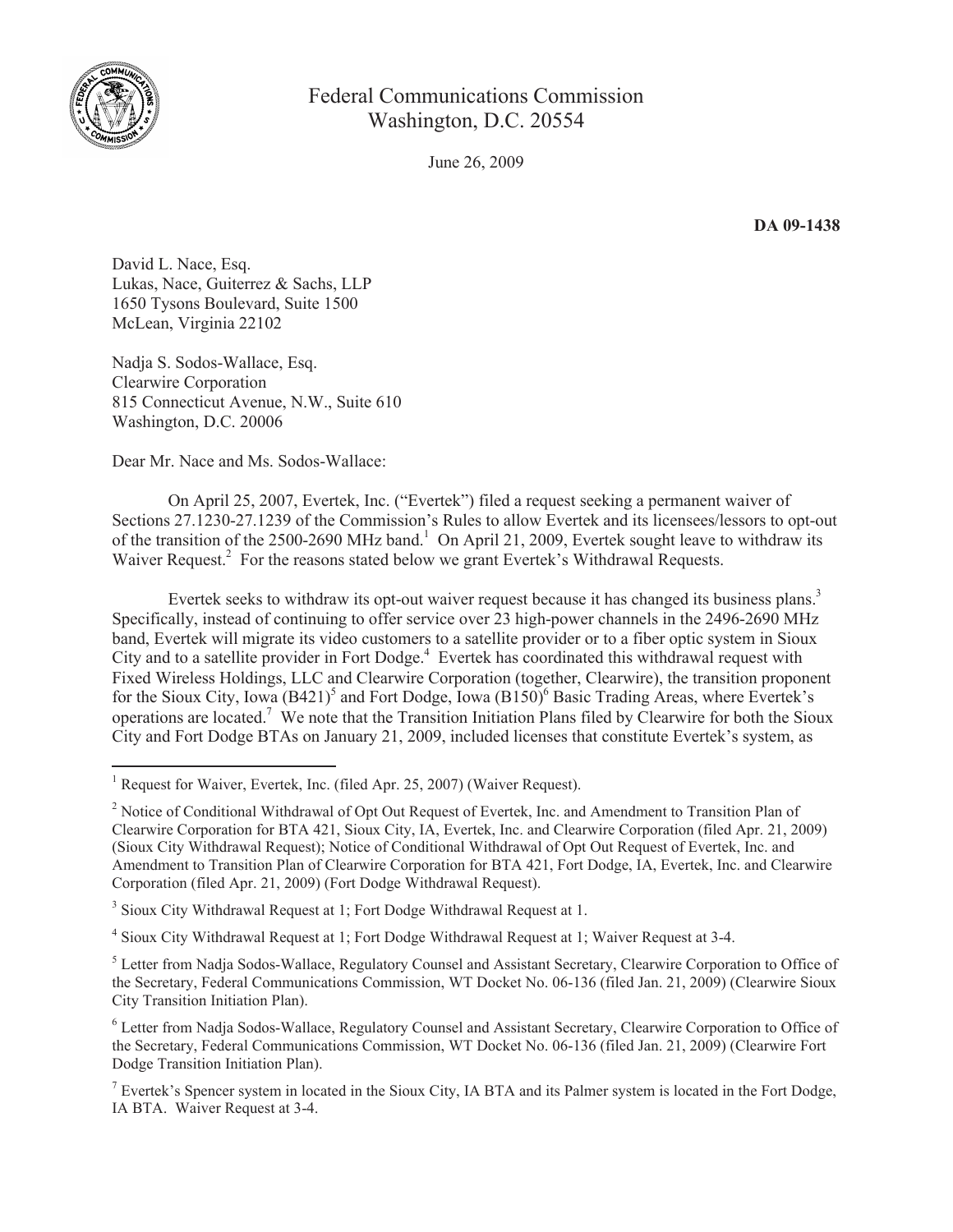well as other licenses.<sup>8</sup> Clearwire originally estimated that it would complete the transition for both BTAs by August 3, 2009. $9$  As part of its coordination with Evertek's Sioux City and Fort Dodge Withdrawal Requests, Clearwire has filed an amendment to its Transition Initiation Plans estimating that it would complete the transition by October 21, 2010.<sup>10</sup> Evertek has agreed to cease operations in the Sioux City and Fort Dodge BTAs by October 1,  $2010<sup>11</sup>$ 

We have reviewed the Withdrawal Request and find that withdrawal of the Waiver Request would facilitate transition to the new band plan for the 2500-2690 MHz band and would be consistent with Evertek's current business plans. We therefore find Evertek's Withdrawal Request to be in the public interest. As required, we will place Clearwire's transition plans for the Sioux City, Iowa and Fort Dodge, Iowa BTAs, as amended, on public notice. $^{12}$ 

Accordingly, IT IS ORDERED, pursuant to Section 4(i) of the Communications Act of 1934, as amended, 47 U.S.C.  $\S$ § 154(i), and Section 27.1231(g) of the Commission's Rules, 47 C.F.R.  $\S$ 27.1231(g), that the Notice of Conditional Withdrawal of Opt Out Request of Evertek, Inc. and Amendment to Transition Plan of Clearwire Corporation for BTA 421, Sioux City, IA filed by Evertek, Inc. and Clearwire Corporation on April 21, 2009 and the Notice of Conditional Withdrawal of Opt Out Request of Evertek, Inc. and Amendment to Transition Plan of Clearwire Corporation for BTA 150, Fort Dodge, IA filed by Evertek, Inc. and Clearwire Corporation on April 21, 2009 ARE GRANTED, and the Request for Waiver filed by Evertek, Inc. on April 25, 2007 IS DISMISSED WITH PREJUDICE.

This action is taken under delegated authority pursuant to Sections 0.131 and 0.331 of the Commission's rules, 47 C.F.R. §§ 0.131, 0.331.

## FEDERAL COMMUNICATIONS COMMISSION

John J. Schauble Deputy Chief, Broadband Division Wireless Telecommunications Bureau

<sup>10</sup> Letter from Nadja Sodos-Wallace, Regulatory Counsel and Assistant Secretary, Clearwire Corporation to Office of the Secretary, Federal Communications Commission, WT Docket No. 06-136 (filed Apr. 23, 2009) at 1-2; Letter from Nadja Sodos-Wallace, Regulatory Counsel and Assistant Secretary, Clearwire Corporation to Office of the Secretary, Federal Communications Commission, WT Docket No. 06-136 (filed Apr. 23, 2009) at 1-2.

<sup>11</sup> Sioux City Withdrawal Request at 1; Fort Dodge Withdrawal Request at 1.

<sup>8</sup> Clearwire Sioux City Transition Initiation Plan at Exhibit 1; Clearwire Fort Dodge Transition Initiation Plan at Exhibit 1.

<sup>9</sup> Clearwire Sioux City Transition Initiation Plan at 1; Clearwire Fort Dodge Transition Initiation Plan at 1.

<sup>&</sup>lt;sup>12</sup> *See* Amendment of Parts 1, 21, 73, 74 and 101 of the Commission's Rules to Facilitate the Provision of Fixed and Mobile Broadband Access, Educational and Other Advanced Services in the 2150-2162 and 2500-2690 MHz Bands, *Third Memorandum Opinion and Order and Second Report and Order,* WT Docket No. 03-66, 21 FCC Rcd 5606, 5653 ¶ 93 (2006).